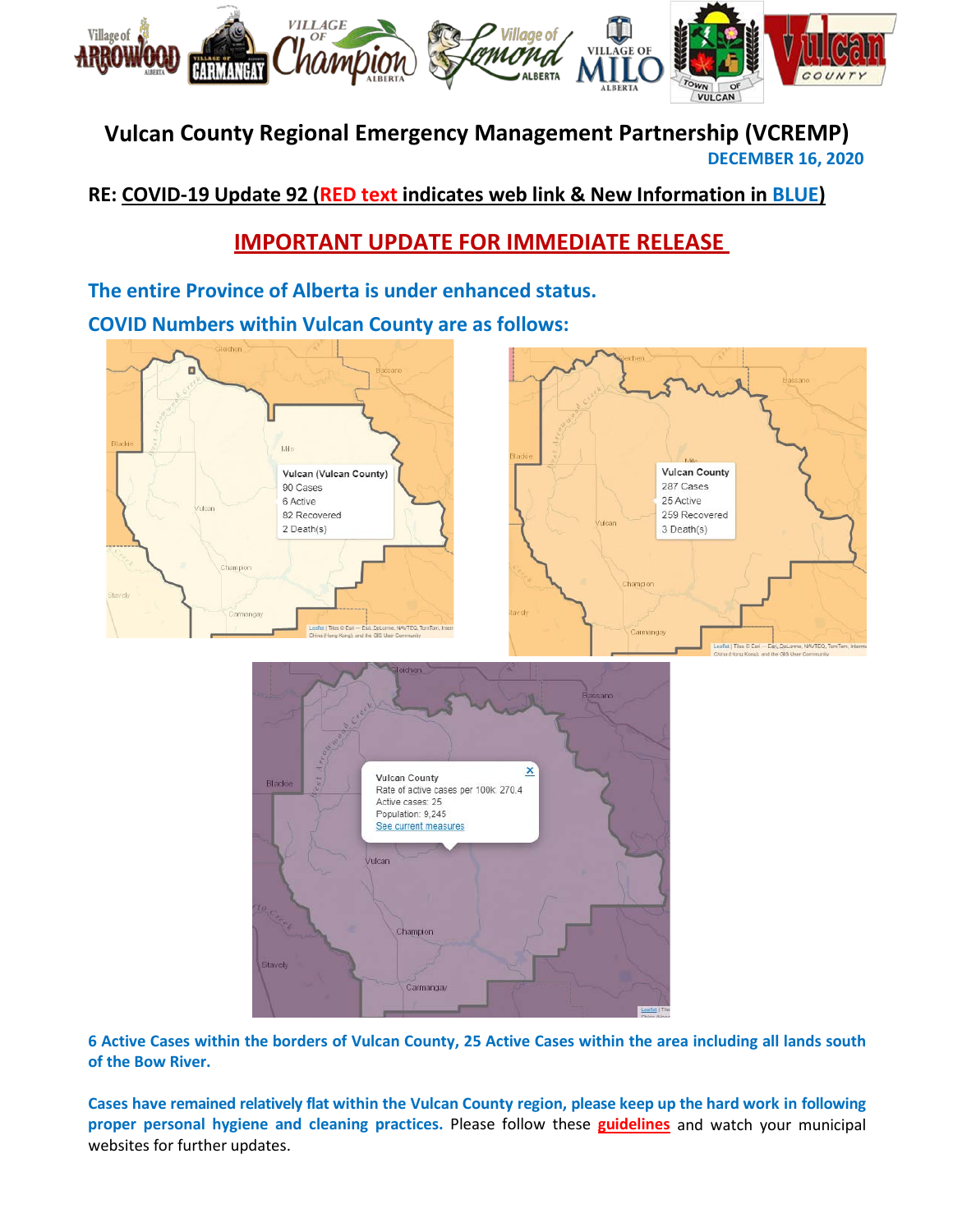

**The Province announced beginning December 15th, they will begin refining the geospatial data used to create the case count maps. This is in an effort to provide better data on regional cases counts while still protecting personal privacy. No changes in the way this data is displayed has been noted for our region.**

**[Active cases within the Province](https://www.alberta.ca/stats/covid-19-alberta-statistics.htm) now stand at 20,169 as of December 16, 2020. Recoveries within the Province now stand at 63,668.**

# **Vaccine**

The Province began its vaccination program on December 15<sup>th</sup>, with frontline healthcare workers receiving **the first available doses. The first phase of the vaccinations, expected to be completed through the first quarter of 2021, targets those at highest risk: health-care workers, staff and seniors in care homes, and people over 75.**

## **Restrictions**

As of December 8, 2020, the following new restrictions were announced:

## **Gathering restrictions**

- Alberta declared a State of Public Health Emergency to protect the health care system from COVID-19. Social gatherings are the top source of transmission.
- Effective Dec. 8, all indoor and outdoor social gatherings are prohibited. This will be enforced with \$1,000 fines.

## **Workplaces, schools and child care**

- Effective Dec. 8, masks are mandatory in all indoor public spaces and workplaces.
- Effective Dec. 13, working from home is mandatory when physical presence is not required.
- Current child care and K-12 learning measures remain in effect.

#### **Business and service restrictions**

- Effective Dec. 13, some businesses will be required to close, reduce capacity or limit their in-person access.
- All previous restrictions from Nov. 27 remain in place until the new restrictions come into effect.

## **What Else You Can Do**

Continue following existing public health measures to keep ourselves and others safe:

- Keep 2 meters apart when you can, wear a mask when you can't
- Practice good hygiene: wash your hands often and cover coughs and sneezes
- Monitor your symptoms every day
- If sick, stay home, get tested, and follow mandatory isolation requirements while waiting for results:
	- $\circ$  if positive, isolate from others for 10 days or until symptoms are gone, whichever is longer
	- o if negative, stay home until you are better
- Avoid non-essential travel
- Get the flu shot to keep influenza cases low so health workers can focus on the COVID-19 pandemic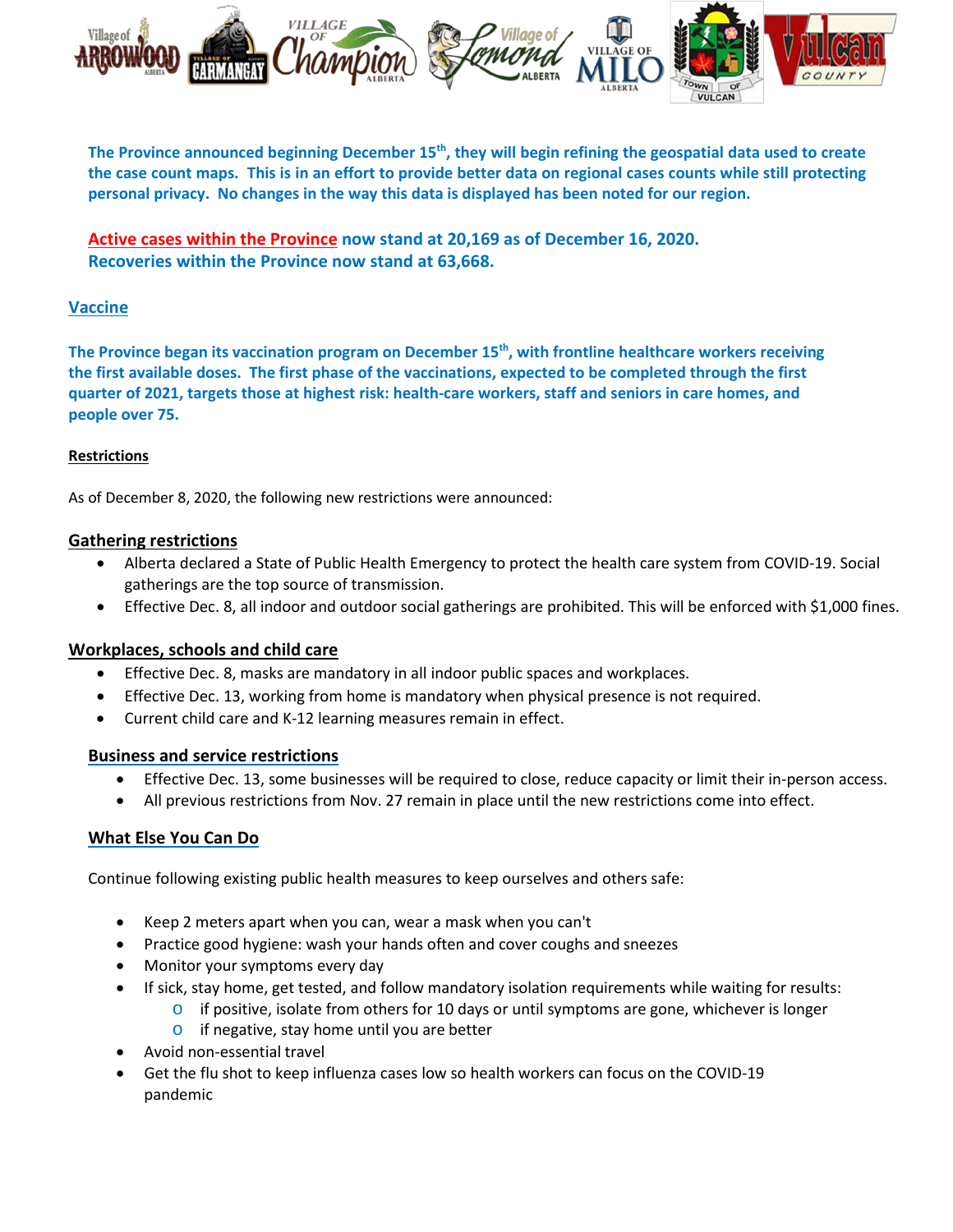

# **Community Resources**

The VCREMP has put together **[a series of videos on COVID-19](https://villageoflomond.ca/allremavideos/)** related themes:

- **[Tips for Wearing](https://youtu.be/mS2rSlOT2n0) Masks**
- **[Tips for Washing Hands and](https://youtu.be/pWpGo3uQe-4) Surfaces**
- **[Tips on Public Distancing, Touching Your Face and Wearing](https://youtu.be/84qhhl06TII) Gloves**
- **[When to See the](https://youtu.be/raDnetqvEXk) Doctor**
- **Protect Our [Communities](https://www.youtube.com/watch?v=swS6GGn_iYg&feature=youtu.be)**
- **[Here for](https://www.youtube.com/watch?v=QhxWFY7HuM4&feature=youtu.be) You**

The VCREMP has created recommended mask use posters available for businesses to download.

- **[Face Coverings Recommended](https://villageofarrowwood.ca/wp-content/uploads/2020/11/Masks-recommended-2-VCREMP.pdf)**
- **[How To for Mask Use](https://villageofarrowwood.ca/wp-content/uploads/2020/11/Masks-recommended-1-VCREMP.pdf)**

## **Program Availability If You Have Been Effected by COVID-19**

There are a number of programs available through the Federal Government as a response to COVID-19. These programs are available for businesses, individuals, or families. For a complete list of programs please visit: <https://www.canada.ca/en/department-finance/economic-response-plan.html>

Local assistance can also be provided through the Vulcan & Region Family Community Support Services. Program information can be found on their website at [http://www.vulcanandregionfcss.com](http://www.vulcanandregionfcss.com/) or by phoning their office at (403)485-2192 during regular business hours.

#### **811 Health Link**

Once again, people experiencing symptoms are to take the **[online](https://myhealth.alberta.ca/Journey/COVID-19/Pages/COVID-Self-Assessment.aspx)** self-assessment. As a further reminder, **811-health link is for those who are feeling ill and seeking advice**.

If you, or someone you care about, are feeling overwhelmed with emotions like sadness, depression, or anxiety, or feel like you want to harm yourself or others

- Mental Health Help Line at 1-877-303-2643
- Addiction Help Line at 1-866-332-2322

Above information sourced from: **<https://www.alberta.ca/coronavirus-info-for-albertans>**

Sincerely,